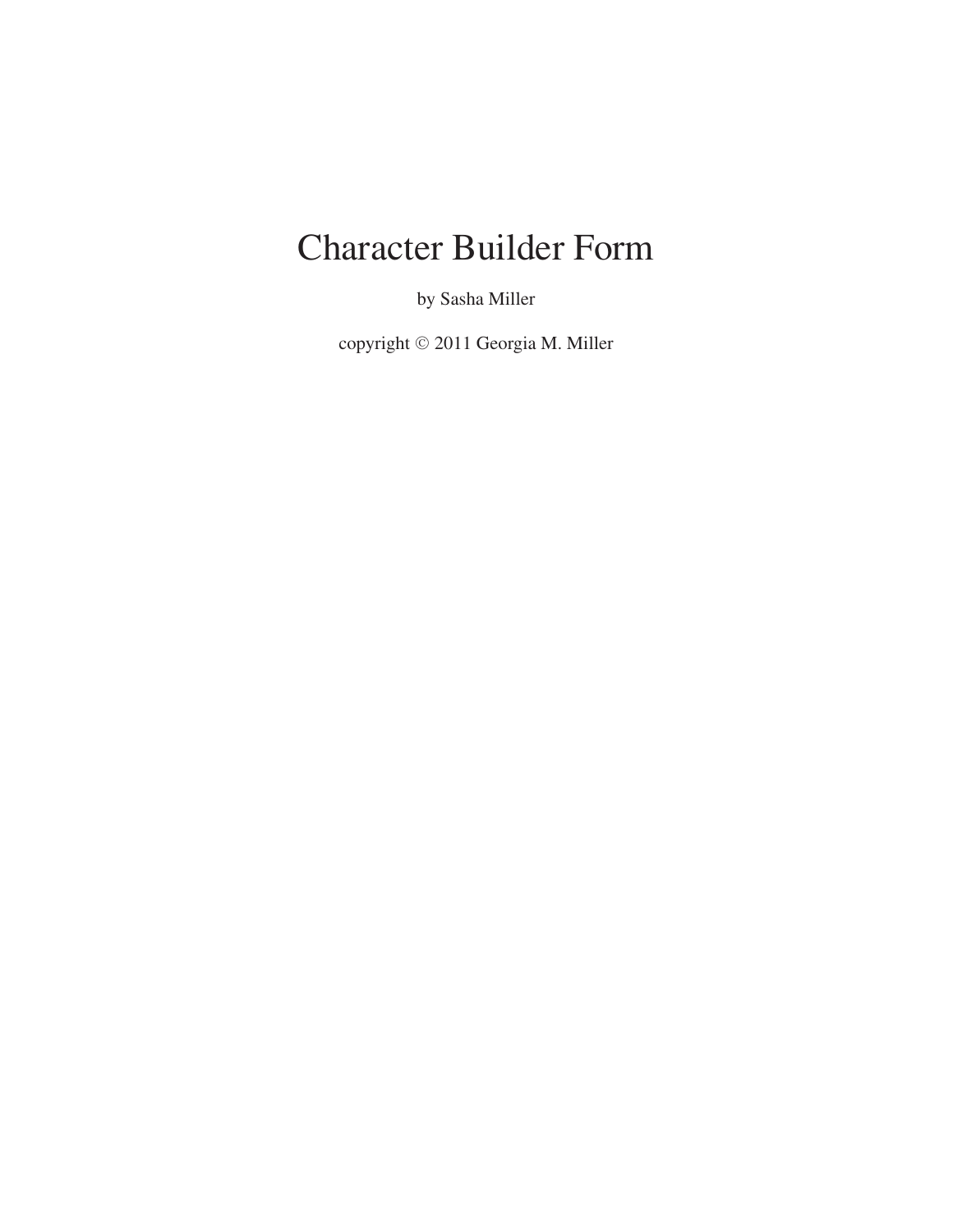This Character Builder is from Essay Twelve of *Mother Miller's How to Write Good Book,* Revised Fourth Edition, by Sasha Miller, and available from FoxAcre Press. Use it well—and, if you find it useful, you might consider buying the book. There's lots of other good stuff in there.

## **CHARACTER BUILDER**

```
Story (circle one): Novel Short Story
Date story starts:
Name of Character:
Nickname(s):
Alias, if any:
```
This outline is to indicate the character's status at the start of the tale. The character's growth evolves from this point.

Please note that the reader doesn't have to have all this information, but the writer should know it.

# Age: Sex: Birthdate: Birthplace: Height: Weight: Color of hair: Color of eyes: Nationality: Race: Habitual expression in repose or when no one is looking: Habitual posture: Style of dress: Manner of speech: Way of gesturing: moving: walking:

## **PHYSICAL CHARACTERISTICS:**

Does character have any physical scars, birthmarks, handicaps, or extraordinary features? Describe.

Does character have any health problems? Describe.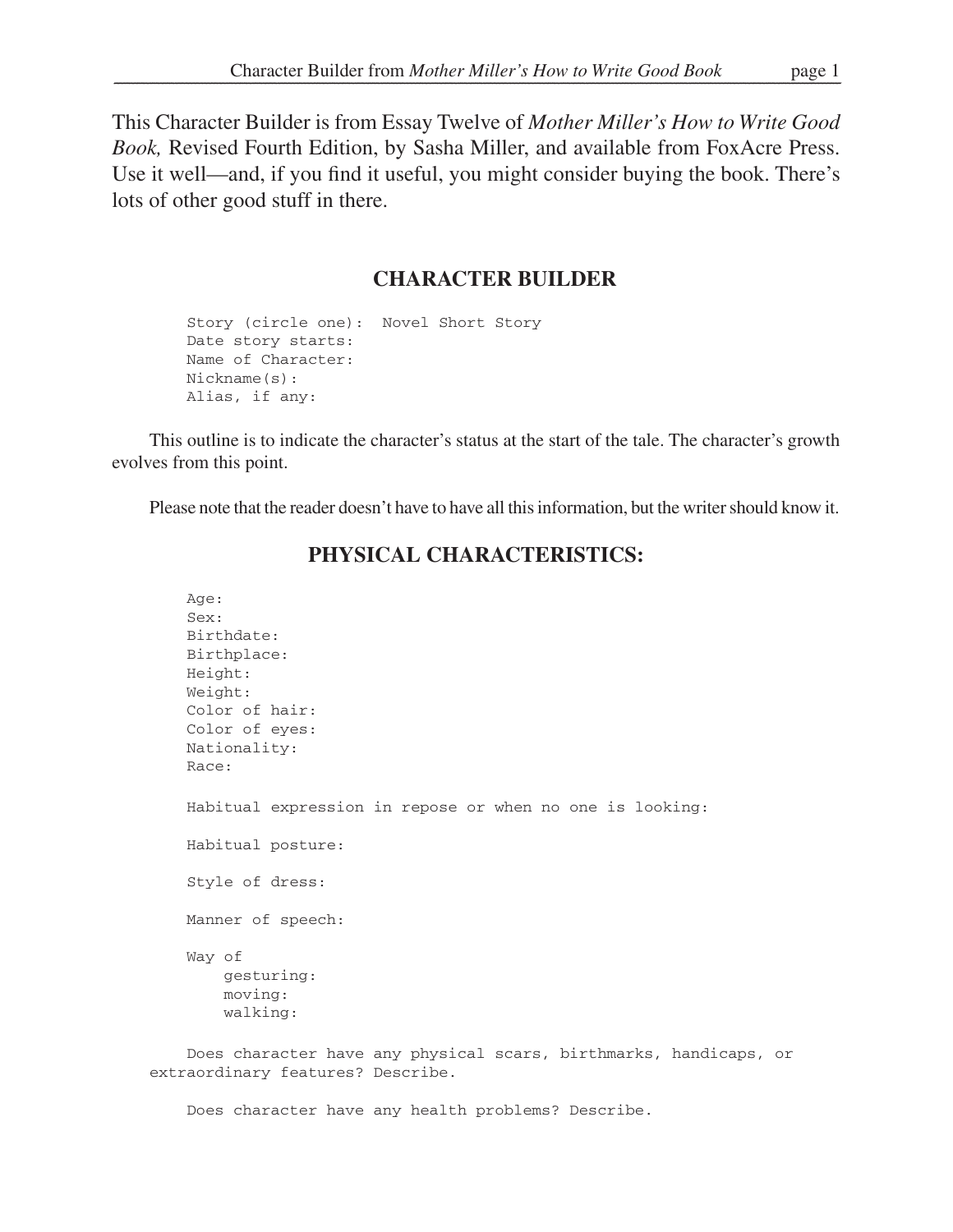Briefly describe character's overall appearance.

#### **HISTORY/BACKGROUND:**

```
Education
Amount:
    Kind of schools:
    Marks:
    Favorite subjects:
    Poorest subjects:
    Aptitudes:
Work experience or skills
    Occupation:
    How long on current job:
    Schedule:
    Income:
    Work conditions:
    Union or non-union:
    Character's suitability for work:
What incident of childhood affected character the most?
Friends
    Best:
    Male:
    Female:
Enemies or minor antagonists, and why:
Family
    Are parents living?
   Mother:
    Father:
    History of parents
      (occupations, married, divorced, etc.)
    Siblings:
    Brothers:
    Sisters:
    Half-brothers:
    Half-sisters:
    Step-brothers:
    Step-sisters:
Character's marital status
To whom is/has character been married?
    Why did character marry spouse?
    If separated, why?
    Does character have any children?
           Sons:
           Daughters:
           Step-sons:
           Step-daughters:
```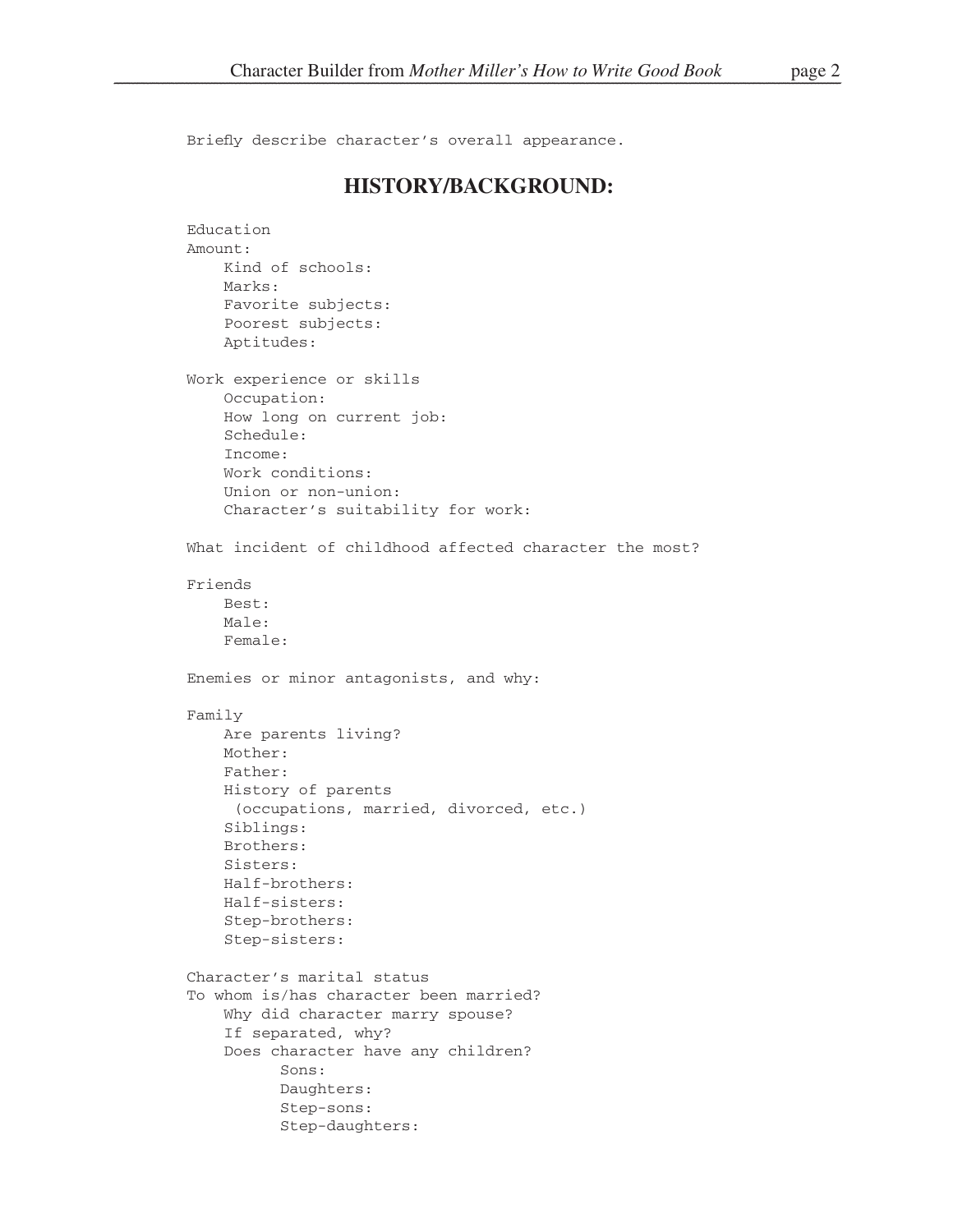```
Describe character's home.
Does character share residence with anyone?
    Who and why?
Does character have any pets?
    How many?
    What kind?
    What are pets' names?
Hobbies:
Kinds of music, art, reading material, sports preferred:
Who has had greatest influence on character:
What does character most regret?
What opportunities did character miss?
What class is character in?
    Lower
    Middle
    Upper
What is character's place in community? Leader? Non-leader?
What are character's political affiliations?
```
### **PERSONALITY/CHARACTER TRAITS:**

```
What is character's overwhelming passion?
Describe character's personal and general attitudes toward
    Family:
   Marriage:
   Money:
    Religion:
    Sex:
    Politics:
Ambitions, personal goals:
Favorite color(s):
Favorite pastime(s):
What does character hate most
    Food:
    Color:
    Activity:
    Traits in others:
List character's proudest achievements:
```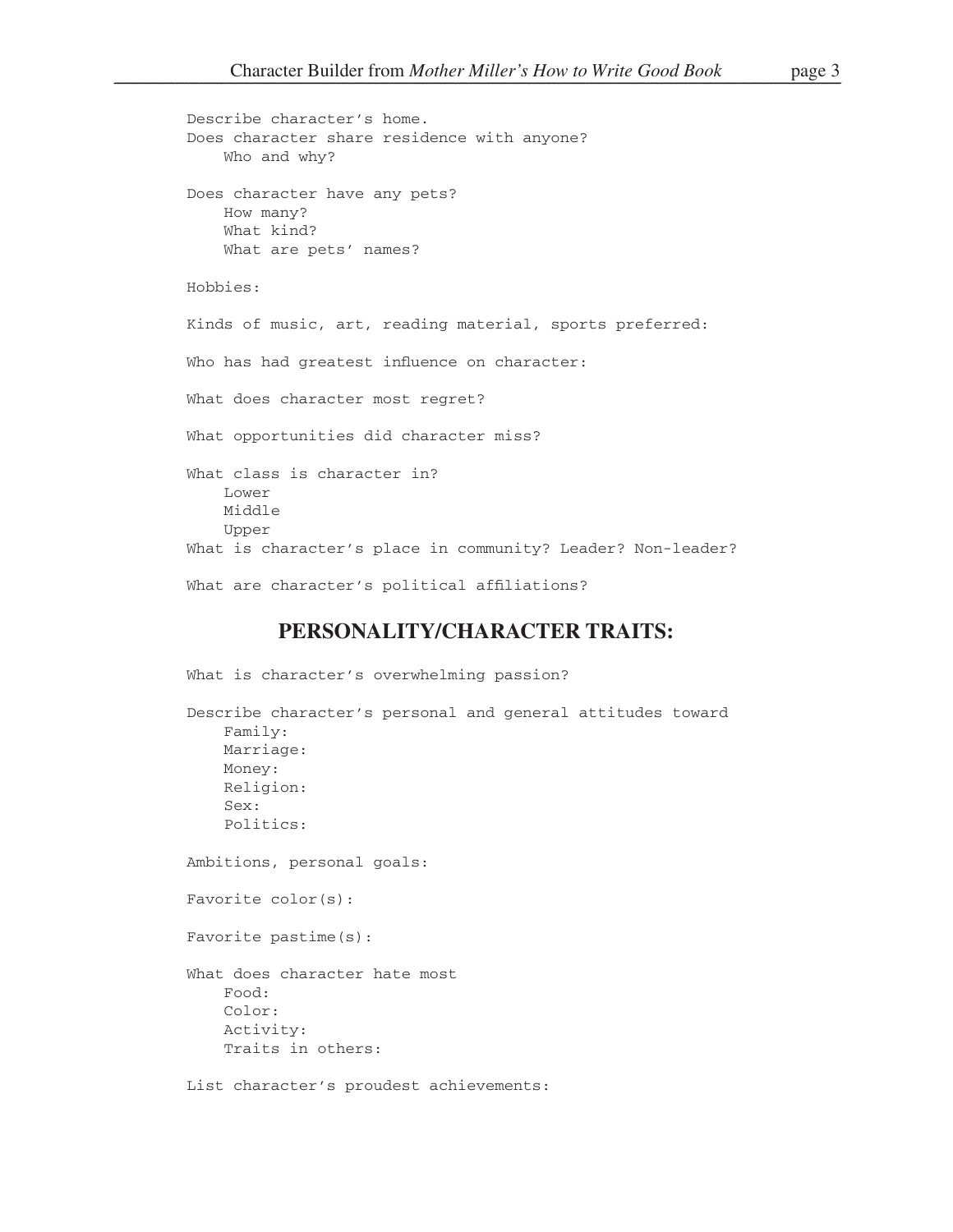What has character done for which he/she is most ashamed? Is character basically introverted or extroverted? What kind of sense of humor does character have? Describe character's favorite fantasy. How do others see character? How do others react to character? Describe what character tries hardest to avoid In general: Simple daily routines: Chief taboos: Chief fears: Is character self-centered, and if so, how? What kind of person would character like to be? Describe how far away character is from this ideal Subjectively: In the opinion of others: How does character see future? What is character's philosophy of life? What makes life worthwhile for character? What is worth dying for? What are character's strong points? What are character's weak points? Does character promise to do things and then forget? When a person is telling an incident or story, does character always try to outdo with one of his/her own? Does character have clique of friends from which he/she excludes others? Does character tell friends what is wrong with them? Does character like to be center of attention all the time? Does character make loans to friends? Does character let everyone know about it?

Some people but not others?